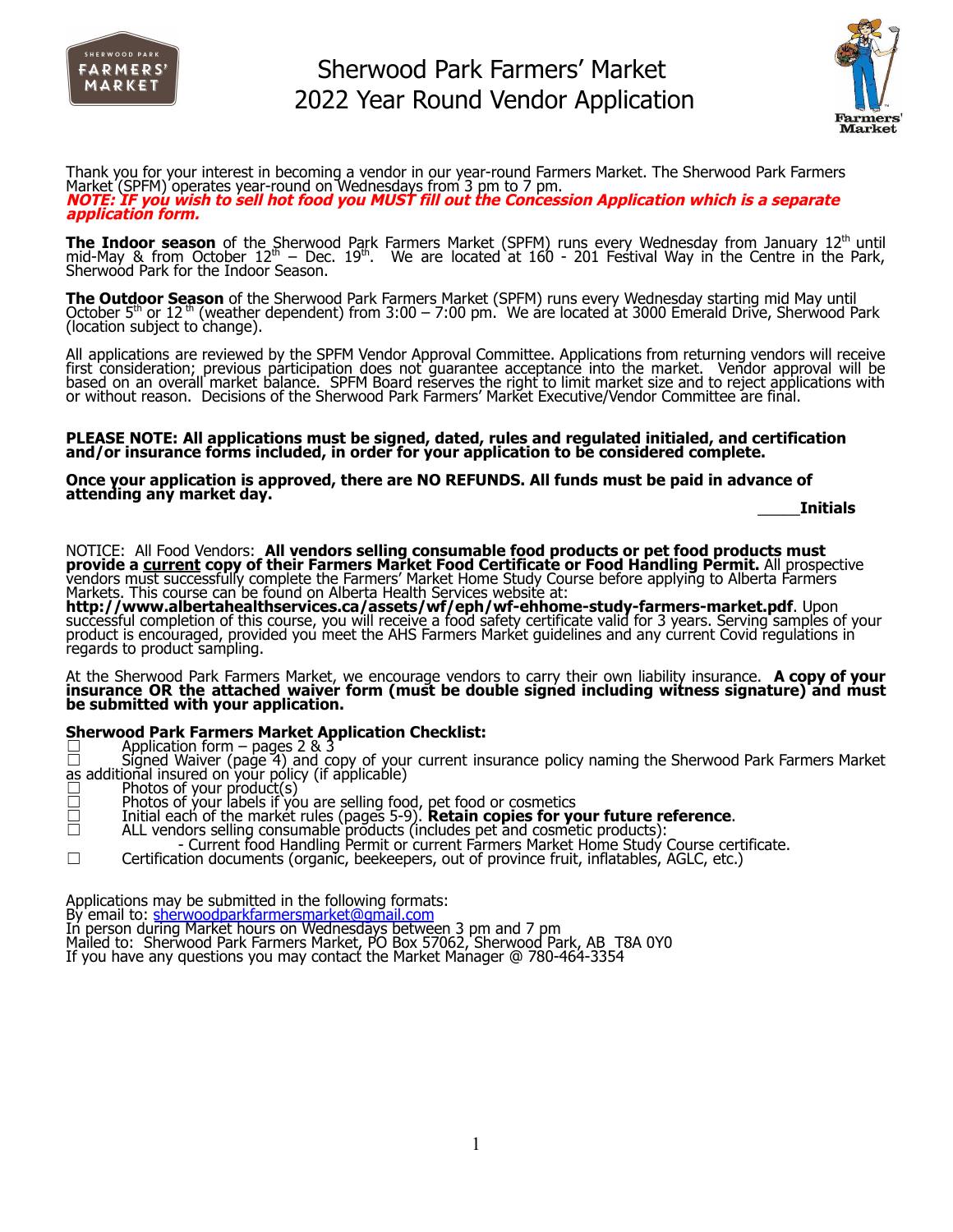



| ٠<br>۰<br>г. | ш |
|--------------|---|
|--------------|---|

| Phone #: $\frac{1}{2}$ = 0.000 m                                                                                |                                                                  |                                                                                                                                                                                                                                                                                                                                                                                                                                                                                                                                                                             |                 |
|-----------------------------------------------------------------------------------------------------------------|------------------------------------------------------------------|-----------------------------------------------------------------------------------------------------------------------------------------------------------------------------------------------------------------------------------------------------------------------------------------------------------------------------------------------------------------------------------------------------------------------------------------------------------------------------------------------------------------------------------------------------------------------------|-----------------|
|                                                                                                                 |                                                                  |                                                                                                                                                                                                                                                                                                                                                                                                                                                                                                                                                                             |                 |
|                                                                                                                 |                                                                  |                                                                                                                                                                                                                                                                                                                                                                                                                                                                                                                                                                             |                 |
|                                                                                                                 |                                                                  | I certify that I Personally make, bake, raise or grow all products offered: Yes ___ No ___                                                                                                                                                                                                                                                                                                                                                                                                                                                                                  |                 |
|                                                                                                                 |                                                                  |                                                                                                                                                                                                                                                                                                                                                                                                                                                                                                                                                                             |                 |
| guidelines and requirements as outlined by Alberta Health Services.<br>MUST be submitted with your application. | market. You may use a separate form if you wish.                 | All Food Vendors selling any type of food products (including pet products)- you must meet all Food Safety<br>Food vendors are required to have completed a current Farmers Market Home Study Course or a Food Safety Course in<br>order to comply with Section 31 of the Food Regulation. A copy of this certificate or AHS Food Handling Permit<br><b>Products:</b> Please provide a detailed listing of ALL products you wish to sell. Only those listed will be allowed at<br><b>NEW VENDORS:</b> Please provide photos of your product and a copy of your food labels. |                 |
| Please list other markets where you are participating as a vendor:                                              |                                                                  |                                                                                                                                                                                                                                                                                                                                                                                                                                                                                                                                                                             |                 |
|                                                                                                                 |                                                                  |                                                                                                                                                                                                                                                                                                                                                                                                                                                                                                                                                                             |                 |
|                                                                                                                 |                                                                  |                                                                                                                                                                                                                                                                                                                                                                                                                                                                                                                                                                             |                 |
| Description of ALL Equipment used in stall (ie coolers, generator):                                             |                                                                  |                                                                                                                                                                                                                                                                                                                                                                                                                                                                                                                                                                             |                 |
| FOR OUTSIDE VENDORS ONLY                                                                                        |                                                                  |                                                                                                                                                                                                                                                                                                                                                                                                                                                                                                                                                                             |                 |
|                                                                                                                 | Do you need a trailer with your market booth? Yes _____ No _____ |                                                                                                                                                                                                                                                                                                                                                                                                                                                                                                                                                                             |                 |
|                                                                                                                 |                                                                  | If yes, please provide the dimensions of your trailer Width ___________ Length ________                                                                                                                                                                                                                                                                                                                                                                                                                                                                                     |                 |
|                                                                                                                 |                                                                  | <b>NOTE:</b> You MUST provide your own tent and tent weights. Tent Weights must be a minimum of 25 lbs per tent leg.                                                                                                                                                                                                                                                                                                                                                                                                                                                        |                 |
|                                                                                                                 |                                                                  |                                                                                                                                                                                                                                                                                                                                                                                                                                                                                                                                                                             | <b>Initials</b> |
|                                                                                                                 |                                                                  |                                                                                                                                                                                                                                                                                                                                                                                                                                                                                                                                                                             |                 |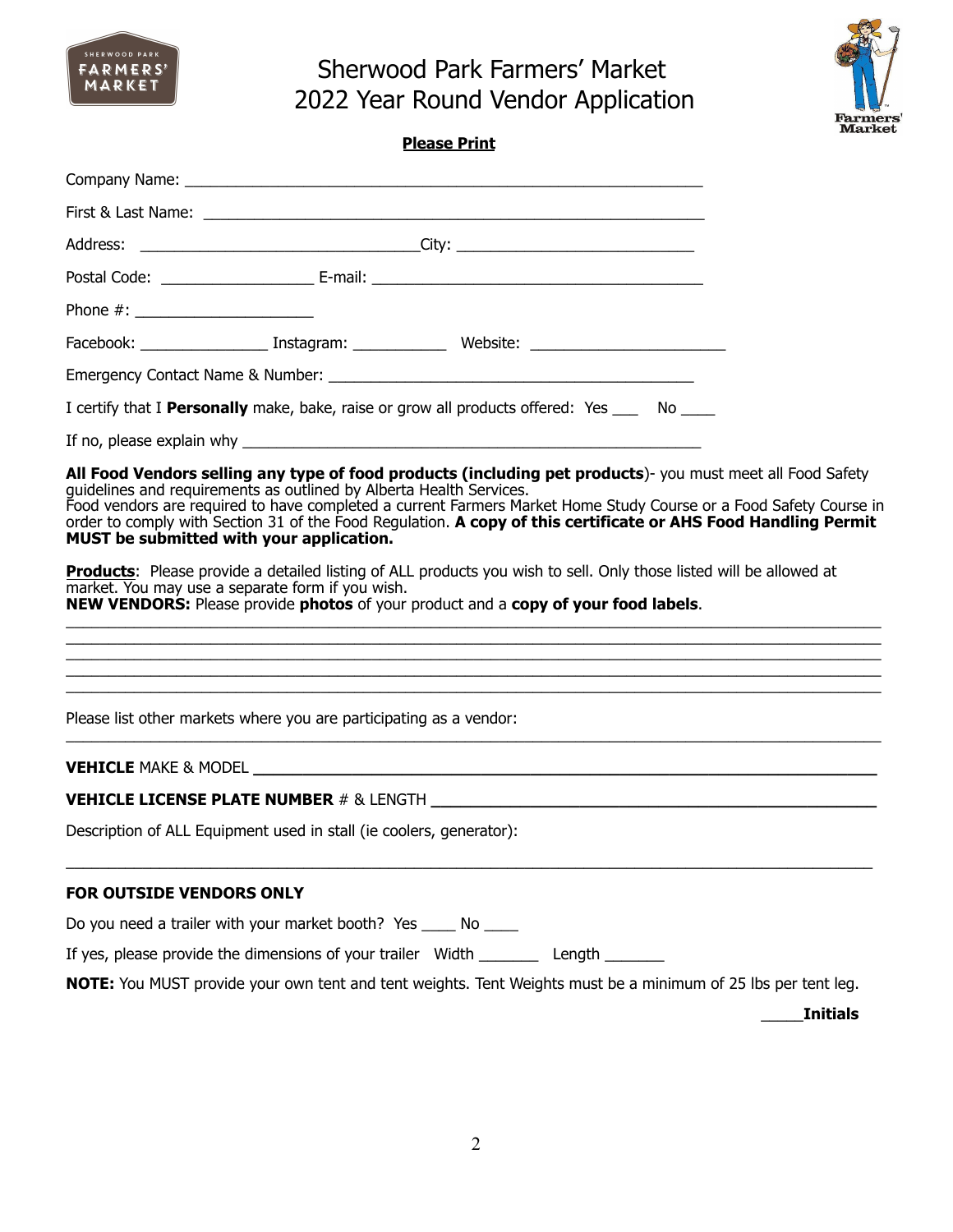|                                  | Full Season 50 weeks - Includes Canada Day<br>\$330 due immediately along with 2 post-dated cheques or email transfer of \$330 due on May 1st & Sept. 1st<br>NOTE: Full season is a total saving of \$650 for the full year<br>NOTE: Last date to qualify for full season rates is June 8th                                                                                                                                  | <b>2022 Fee Schedule Options</b> |                      |                   | $= (A)$ \$ | <b>Farmers</b><br>Market |          |          |          |         |          |          |                      |  |  |  |  |  |
|----------------------------------|------------------------------------------------------------------------------------------------------------------------------------------------------------------------------------------------------------------------------------------------------------------------------------------------------------------------------------------------------------------------------------------------------------------------------|----------------------------------|----------------------|-------------------|------------|--------------------------|----------|----------|----------|---------|----------|----------|----------------------|--|--|--|--|--|
|                                  | Winter Season: \$25.00 per week (Monthly Payments ONLY)<br>$\Box$ Jan 12 $\Box$ Jan 19 $\Box$ Jan 26 $\Box$ Feb 23                                                                                                                                                                                                                                                                                                           |                                  |                      |                   |            |                          |          |          |          |         |          |          |                      |  |  |  |  |  |
|                                  | $$25 x$ $*$ $*$ of Stalls x $*$ $*$ of weeks $*$ $*$ $*$ $*$ $*$ $*$ $*$                                                                                                                                                                                                                                                                                                                                                     |                                  |                      |                   |            |                          |          |          |          |         |          |          |                      |  |  |  |  |  |
|                                  | Season: \$35.00 per week (Monthly Payments ONLY)<br>July 1 Market will be our Canada Day Market at \$70 per stall (separate application)<br>C May 18<br>$\Box$ May 25<br>$\Box$ June 1<br>$\Box$ June 1<br>$\Box$ July 20<br>$\Box$ July 20<br>$\Box$ July 27<br>$\Box$ Aug 31<br>$\Box$ Sept 7<br>$\Box$ Sept 14<br>$\Box$ Sept 21<br>$\Box$ Sept 28<br>$\Box$ Oct 12 (possible Indoor date)                                |                                  | $\Box$ June 29       |                   |            |                          |          |          |          |         |          |          |                      |  |  |  |  |  |
|                                  | \$35 x ______________# of Stalls x _______________# of weeks                                                                                                                                                                                                                                                                                                                                                                 |                                  |                      |                   | $= (C)$ \$ |                          |          |          |          |         |          |          |                      |  |  |  |  |  |
|                                  | Fall Season & Christmas Season: \$35.00 per week (Monthly Payments ONLY)<br><table>\n<tbody>\n<tr>\n<td>□ Oct 12 (possible Outdoor date)</td>\n<td>□ Oct 19</td>\n<td>□ Oct 26</td>\n</tr>\n<tr>\n<td>□ Nov 2</td>\n<td>□ Nov 9</td>\n<td>□ Nov 16</td>\n<td>□ Nov 23</td>\n<td>□ Nov 30</td>\n</tr>\n<tr>\n<td>□ Dec 7</td>\n<td>□ Dec 14</td>\n<td>□ Dec 21</td>\n<td>□ Dec 28 (tentative)</td>\n</tr>\n</tbody>\n</table> | □ Oct 12 (possible Outdoor date) | □ Oct 19             | □ Oct 26          | □ Nov 2    | □ Nov 9                  | □ Nov 16 | □ Nov 23 | □ Nov 30 | □ Dec 7 | □ Dec 14 | □ Dec 21 | □ Dec 28 (tentative) |  |  |  |  |  |
| □ Oct 12 (possible Outdoor date) | □ Oct 19                                                                                                                                                                                                                                                                                                                                                                                                                     | □ Oct 26                         |                      |                   |            |                          |          |          |          |         |          |          |                      |  |  |  |  |  |
| □ Nov 2                          | □ Nov 9                                                                                                                                                                                                                                                                                                                                                                                                                      | □ Nov 16                         | □ Nov 23             | □ Nov 30          |            |                          |          |          |          |         |          |          |                      |  |  |  |  |  |
| □ Dec 7                          | □ Dec 14                                                                                                                                                                                                                                                                                                                                                                                                                     | □ Dec 21                         | □ Dec 28 (tentative) |                   |            |                          |          |          |          |         |          |          |                      |  |  |  |  |  |
|                                  | $$35 x$ 4 def Stalls x 4 defects 4 defined to $*$                                                                                                                                                                                                                                                                                                                                                                            |                                  |                      |                   | $= (D)$ \$ |                          |          |          |          |         |          |          |                      |  |  |  |  |  |
|                                  | 2022 Annual Membership Fee (expires Dec 31, 2022)<br>\$10.00 per year (All vendors must pay the membership fee)                                                                                                                                                                                                                                                                                                              | TOTAL OWING: $A + B + C + D + E$ |                      | $=$ (E) \$<br>$=$ | 10         |                          |          |          |          |         |          |          |                      |  |  |  |  |  |
|                                  | Please indicate method of payment: _____ Cash<br>Cheques payable to: Sherwood Park Farmers Market<br>Email Transfers can be sent to: sherwoodparkfarmersmarket@gmail.com                                                                                                                                                                                                                                                     |                                  | ___ Cheque           | <b>E-Transfer</b> |            |                          |          |          |          |         |          |          |                      |  |  |  |  |  |
| Is power required?               | NOTE: Power is NOT available for the Outdoor Season and is only available on a first come basis for indoor as the<br>number is very limited.                                                                                                                                                                                                                                                                                 |                                  |                      |                   |            |                          |          |          |          |         |          |          |                      |  |  |  |  |  |

SHERWOOD PARK

the Market Manager of your absence 48 hours before market day (by 3 pm on Monday) will result in a **\$10.00 fine / \$25 for NO SHOWS. All cancellations MUST be communicated through the Market Manager by email only at**: **[sherwoodparkfarmersmarket@gmail.com](mailto:sherwoodparkfarmersmarket@gmail.com)**

\_\_\_\_\_**Initials**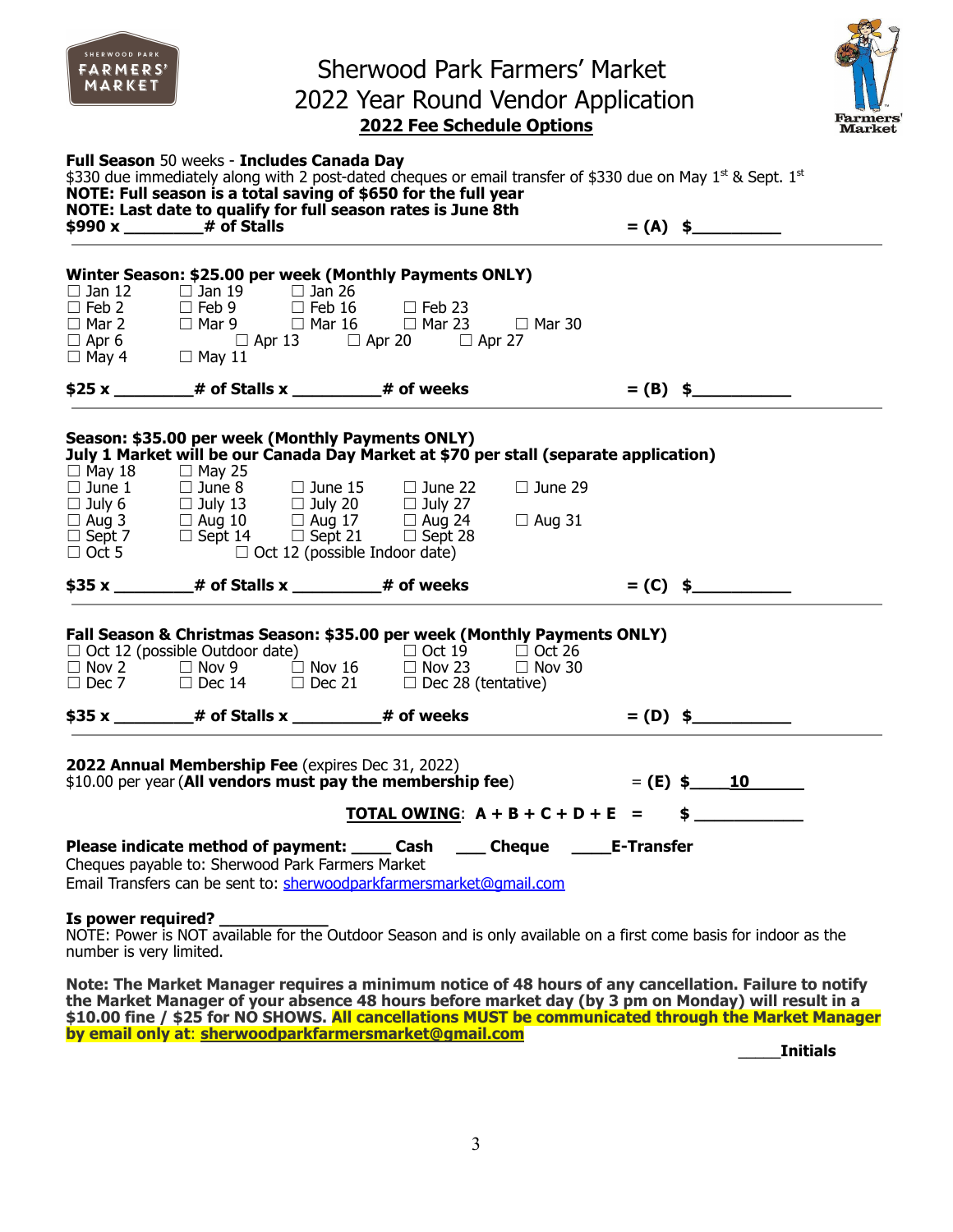

### Sherwood Park Farmers' Market 2022 Year Round Vendor Application **WAIVER (WITH WITNESS SIGNATURE)**



This signed waiver **must** be completed fully (along with witness signature) and returned with your application form. If you carry your own liability insurance please **submit a current copy of Liability Insurance** naming Sherwood Park Farmers Market as an additional insured on your policy.

In consideration of being allowed to use the facilities of the Sherwood Park Farmers' Market Society and the Sherwood Park Farmers' Market, located at 160 Festival Way in the Centre in the Park & 3000 Emerald Drive, we the undersigned, hereby agree to the following:

#### **To waive any and all claims that we**,

**Name(s)** (Must include all participating vendors):

#### **Business (operating) Name: \_\_\_\_\_\_\_\_\_\_\_\_\_\_\_\_\_\_\_\_\_\_\_\_\_\_\_\_\_\_\_\_\_\_\_\_\_\_\_\_\_\_**

.

may have against the Sherwood Park Farmers' Market Society and the Sherwood Park Farmers' Market located at 160 Festival Way in the Centre in the Park & 3000 Emerald Drive, its directors and officers, employees, agents, representatives and volunteers.

 $\_$  , and the set of the set of the set of the set of the set of the set of the set of the set of the set of the set of the set of the set of the set of the set of the set of the set of the set of the set of the set of th

To release from any and all liability for any loss, damage, injury or expense that occurs out of the use of any of the facilities of the Sherwood Park Farmers' Market Society and the Sherwood Park Farmers' Market, located at 160 Festival Way in the Centre in the Park & 3000 Emerald Drive, by the above-named Vendor, their family, their employees or volunteer participants.

To hold harmless and indemnify the Sherwood Park Farmers' Market Society and the Sherwood Park Farmers' Market, located at 160 Festival Way in the Centre in the Park & 3000 Emerald Drive, from any and all liability for any property damage, personal injury to any third party or other financial loss or expense, including legal expense and costs of a solicitor-and-his-own-client full indemnity basis, resulting from the participation in any event to be held on the facilities of the Sherwood Park Farmers' Market Society and the Sherwood Park Farmers' Market, located at 160 Festival Way in the Centre in the Park & 3000 Emerald Drive, throughout the 2022 season.

We, the undersigned, hereby acknowledge that we have read the foregoing and understand its content, import and meaning.

| Participant's Name (please print)                                                | <b>Witness's Name</b> (please print) |
|----------------------------------------------------------------------------------|--------------------------------------|
| Participant's Signature (on behalf of all<br>participating vendors listed above) | <b>Witness's Signature</b>           |
| Date:                                                                            | Date:                                |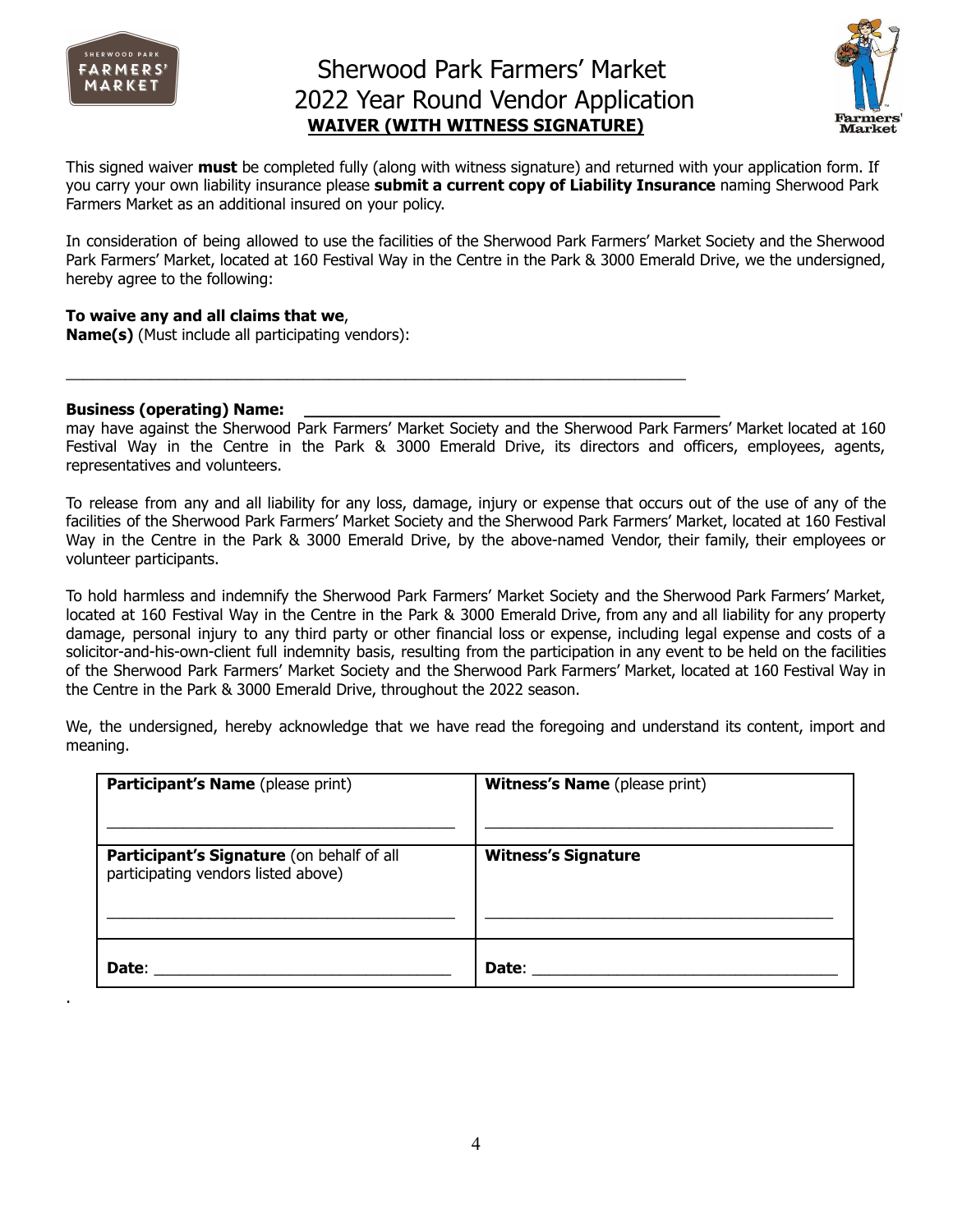



### **Sherwood Park Farmers' Market Vendor Rules and Regulations**

(Please retain <sup>a</sup> copy of these rules for your reference at market)

**You must initial EACH LINE for acceptance and understanding and submit with your signed application. The Rules and Regulations will be STRICTLY ENFORCED. Failure to comply with these rules may result in the forfeiture of your participation in the SPFM.**

1. All vendors must be members of the SPFM and have paid their annual Membership Fee. NOTE: 2022 memberships will expire December 31, 2022. \_\_\_\_\_**Initials**

- 2. All products sold at Sherwood Park Farmers Market must be homemade (handcrafted), locally grown, locally raised or home baked as per Alberta Agriculture requirements. The vendor must own property in Alberta in order to be compliant with Alberta Agriculture's rules pertaining to the operation of Farmers Markets in Alberta. Market cannot be more than 20% of resale, seafood, or commercial retail/franchise business (including B. C. Fruit). \_\_\_\_\_**Initials**
- 3. Vendors are accepted based on the items approved as listed on the application form, and as such may only sell, sample or display approved items. Any changes or additions to product lines must be given to the Market Manager by filling out the "Request to Add Products" Form for approval by the vendor committee**.** SPFM reserves the right to request immediate removal of all products not approved for sale at the market**. I will not attempt to sell at SPFM any item for which I have not received prior approval**. \_\_\_\_\_**Initials**
- 4. All products sold at market must conform to **Public Health Regulations** and **Standards of Cleanliness**. \_\_\_\_\_**Initials**
- 5. Vendors may not loan, give or sublease the stall(s) assigned to them. Stalls are not permitted to be shared. The Farmer's Market Manager and Farmer's Market Committee, at their discretion, reserve the right to change vendor stall locations within the market at any time. \_\_\_\_\_**Initials**
- 6. All ownership changes of a business require a new application for Vendorship. \_\_\_\_\_**Initials**
- 7. It is **highly recommended** that vendors carry their own Liability Insurance. Signing off on the waiver on page 4 only covers the Sherwood Park Farmers Market if an incident were to occur. \_\_\_\_\_**Initials**
- 8. Vendor tables are subject to inspection by Alberta Agriculture and Forestry, AFMA (Alberta Farmers' Market Association) and Alberta Health Services (AHS) without notice. Any vendor found not to be in compliance with Alberta Health Services regulations will be immediately removed from the market and any monies paid will be forfeited. \_\_\_\_\_**Initials**
- 9. **The Market Manager requires a minimum notice of 48 hours of any cancellation. Failure to notify the Market Manager of your absence 48 hours before market day (by 3 pm on Monday) will result in a \$10.00 fine / \$25 for NO SHOWS. All cancellations MUST be communicated through the Market Manager by email only at**: **[sherwoodparkfarmersmarket@gmail.com](mailto:sherwoodparkfarmersmarket@gmail.com)**. A second non-compliance of this rule during a calendar year may result in the loss of vending/membership privileges. Exceptions may be granted for hardship and emergencies at the discretion of the SPFM Board.

\_\_\_\_\_**Initials**

10. Vendors are required to be in place and ready to operate by 2:45pm. ALL **access will be closed and barricades set up by 2:45 pm at the Outdoor Market**. **No vehicles will be allowed in after 2:45 pm**. Late vendors are required to check in with the Market Manager unless previous arrangements have been made. \_\_\_\_\_**Initials**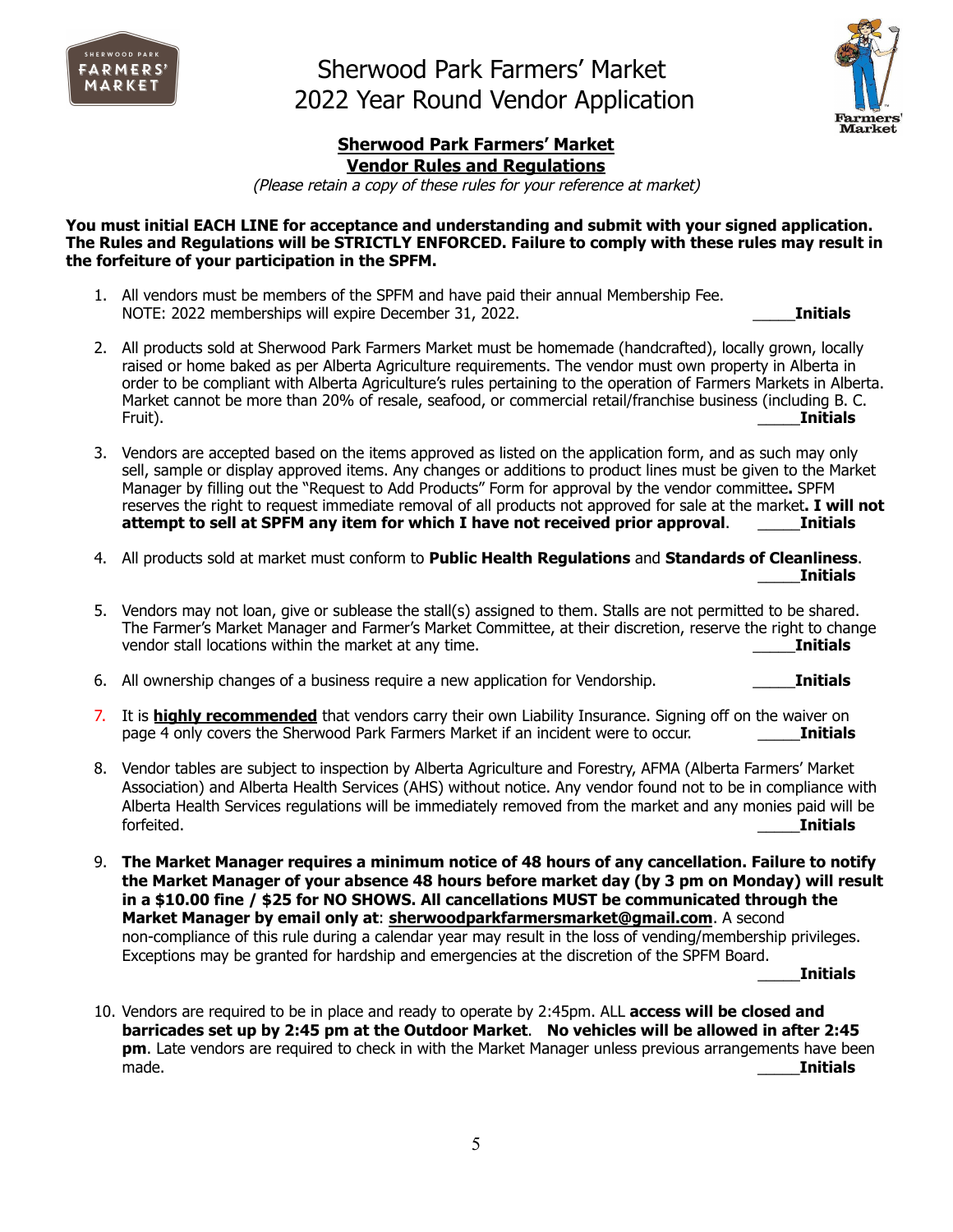



- 11. Public selling ends promptly at 7:00 pm. Vendors MAY NOT take down their stall prior to 7:00 pm, unless otherwise specified by the Market Manager. If you are sold out, **you must display a "Sold Out" sign on your table** and remain completely set up until close of business at 7 pm. Due to safety to vendors and customers, **vendors are not allowed to leave the market early.** \_\_\_\_\_**Initials**
- 12. Vendors must remove all garbage including bags, boxes, and refuse from produce. All vendors are responsible for cleaning up their stall area. All concessions are required to supply a garbage can within the confines of their stall; no exceptions. \_\_\_\_\_**Initials**

### **OUTDOOR MARKET**

13. The Outdoor market is an **all-weather market (RAIN, SNOW or SHINE).** Vendors are required to operate in a variety of weather conditions. In the event of extreme weather (severe lightning, tornado, etc.) the Market Manager may delay setting up of the market, or close the market until the extreme weather threat has passed. In the event of severe weather, our **Weather Emergency Procedures** will be activated.

\_\_\_\_\_**Initials**

- 14. All vendors **must supply their own tables, tents, minimum of 4 X 25 pound tent weights and chairs** complete with table coverings. For the Outdoor market, the **entire display including signage MUST be contained** within the 10 X 10 foot stall. No product, signs or stands shall be displayed outside of your 10 x 10 space. Vendors using more than the allotted space will be charged for a 2<sup>nd</sup> stall. Indoor Market space is 6 x 8 foot; Outdoor Market space is 10 x 10 foot. \_\_\_\_\_**Initials**
- 15. For the Outdoor Market tent weights are **MANDATORY**. **Weights MUST be a minimum of 25 lbs per tent leg**. In the case where two tent legs are placed side by side; vendors **are not permitted** to share a 25lb. tent weight. For windy days, it is advisable to add extra weights per leg. Failure to have proper weights on your tent will result in your being asked to take down your tent at the Market Manger's request. This is for your safety as well as the customers and other vendors. \_\_\_\_\_**Initials**
- 16. Power is **NOT available** at the Outdoor Market. If a vendor decides to use a generator, they must have an inverter to minimize generator noise (as it is disruptive to other vendors and market patrons). For the safety of vendors and customers, vendors using generators must **safely secure any extension cords** as they pose as a tripping hazard**.** \_\_\_\_\_**Initials**
- 17. Smoking, vaping and animals (except service animals) are strictly prohibited in establishments where food is stored or offered for sale. Vendors with service animals MUST provide service certificate to the Market Manger with application. This policy applies to the vendors and their stall areas as well. Only pets on leash are permitted in the Market but must not enter into any stall area. \_\_\_\_\_**Initials**
- 18. All inflatables must provide a copy of liability insurance for \$2 million dollars listing Strathcona County as additional insured. Proof of Alberta Elevating Devices & Amusement Rides Safety Association (AEDARSA) for each inflatable must be submitted. \_\_\_\_\_**Initials**
- 19. Please note that changes to Strathcona County regulations, street construction, building renovations or Market plan may alter Market locations. \_\_\_\_\_**Initials**

### **FOOD VENDORS**

20. All Food Vendors: **Please note that if you wish to SERVE HOT FOOD you must fill in a Concession Application Form.** Any vendor caught breaking this rule will be immediately shut down and permanently removed from the market, with no refund forthcoming. \_\_\_\_\_**Initials**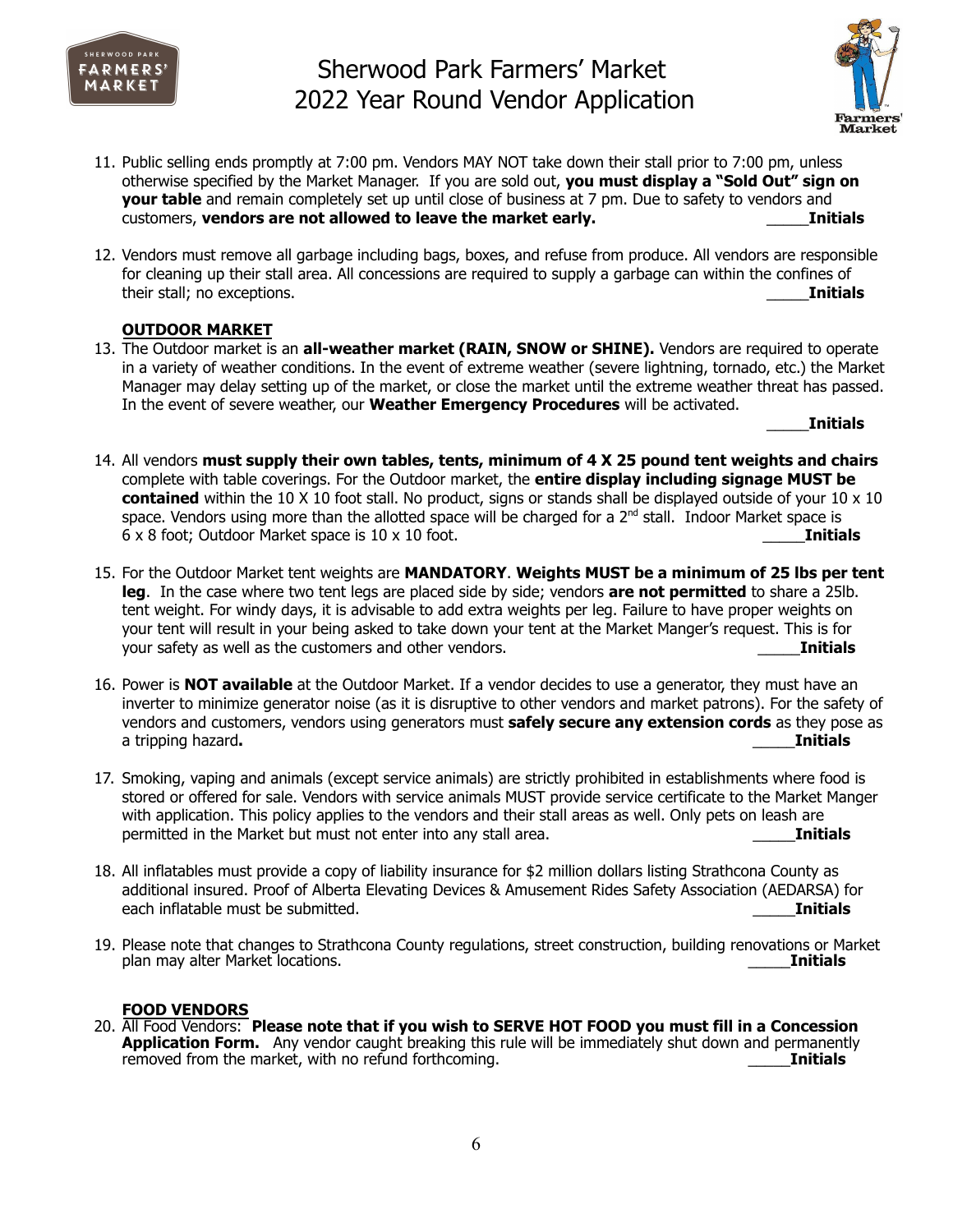



21. All Food Vendors (including pet food products) are responsible for knowing & complying with all regulations set forth by Alberta Agriculture, Alberta Health Services and the SPFM regulations contained in this application**. You MUST meet all Food Safety Guidelines as outlined by Alberta Health Services.** For more information, please contact AHS at 780-460-4721 or at **[www.albertahealthservices.ca.](http://www.albertahealthservices.ca)**

\_\_\_\_\_**Initials**

22. Farmers' Market Food Safety Pamphlet: Alberta Health Services provides food safety pamphlets for farmers' markets which include information on how to properly display, package, label, sample and handle food safely. This information is subject to regular changes and additions, **it is the vendor's responsibility to keep up to date with the current guidelines relevant to their product**. You can find the current Food Safety Pamphlet online at: **[http://www.albertahealthservices.ca/assets/wf/eph/wf-eh-farmers-market-information-packag](http://www.albertahealthservices.ca/assets/wf/eph/wf-eh-farmers-market-information-package.pdf)**

**[e.pdf](http://www.albertahealthservices.ca/assets/wf/eph/wf-eh-farmers-market-information-package.pdf) \_\_\_\_\_Initials**

- 23. Food vendors are required to:
	- a. Have completed the Farmer's Market Home Study Course **OR** Food Safety Basics course meeting Section 31 of the Food Regulation or hold a current Alberta Health Services Food Handling Permit.
	- b. Provide a current copy of above certificate to be submitted with your application.
	- c. Meet all Food Handling Requirements including labelling, food samples, hand washing stations and sanitation
	- d. Ensure all food displayed and sold at the Market is reasonably protected from contamination by being wrapped, covered, or stored safely in appropriate food-grade containers. For baked goods sold individually, transparent covers should be used to protect from airborne contamination.
	- e. Display their certificate visible to all customers in their stall **AT ALL TIMES** as per AHS regulations.

\_\_\_\_\_**Initials**

24. Labeling Requirements - All food products MUST be labeled in compliance with CFIA standards. Nutrition Facts tables are not required at this time. It is the responsibility of the stallholder to ensure that their products are labelled in accordance with federal regulatory requirements For further information please visit:

<https://www.inspection.gc.ca/food-label-requirements/labelling/industry/eng/1383607266489/1383607344939> [#](https://www.inspection.gc.ca/food-label-requirements/labelling/industry/eng/1383607266489/1383607344939)

### **Labels MUST include**:

- 1. Common name of product on a separate line
- 2. List of ingredients in descending order of proportion by weight
- 3. Known allergy alerts on a separate line as per CFIA regulations
- 4. Net quantity (in metric)
- 5. Name, address and phone number (phone number required by AHS) of person making product
- 6. Durable shelf-life date (made on OR Best Before date) if product has a shelf life of 90 days or less
- 7. Storage instructions and storage temperature if differs from room temperature
- 8. Label print size MUST be no smaller than 1.6 mm anywhere on the product

NAME OF PRODUCT NAME OF PKODUCT<br>Ingredients: Sugars (fancy molasses, brown sugar sugar), wheat flour, vegetable oil<br>shortening (soya and/or canola and/or corn oil, liquid whole eggs, salt, sodium<br>bicarbonate, spices, color.<br>Contains: Whea Store in refrigerator Preparation instructions (if needed)

\_\_\_\_\_**Initials**

25. Home Kitchen Vendors Labelling (in addition to above labelling requirements): As of June 1, 2020, all home kitchen vendors are allowed to sell **LOW RISK FOOD ONLY** at craft fairs and festivals.

Home prepared foods, including those sold at Farmers Markets will need to be clearly and appropriately labelled and must comply with the new labelling requirements in addition to existing Farmers Markets guidelines – see sample label.

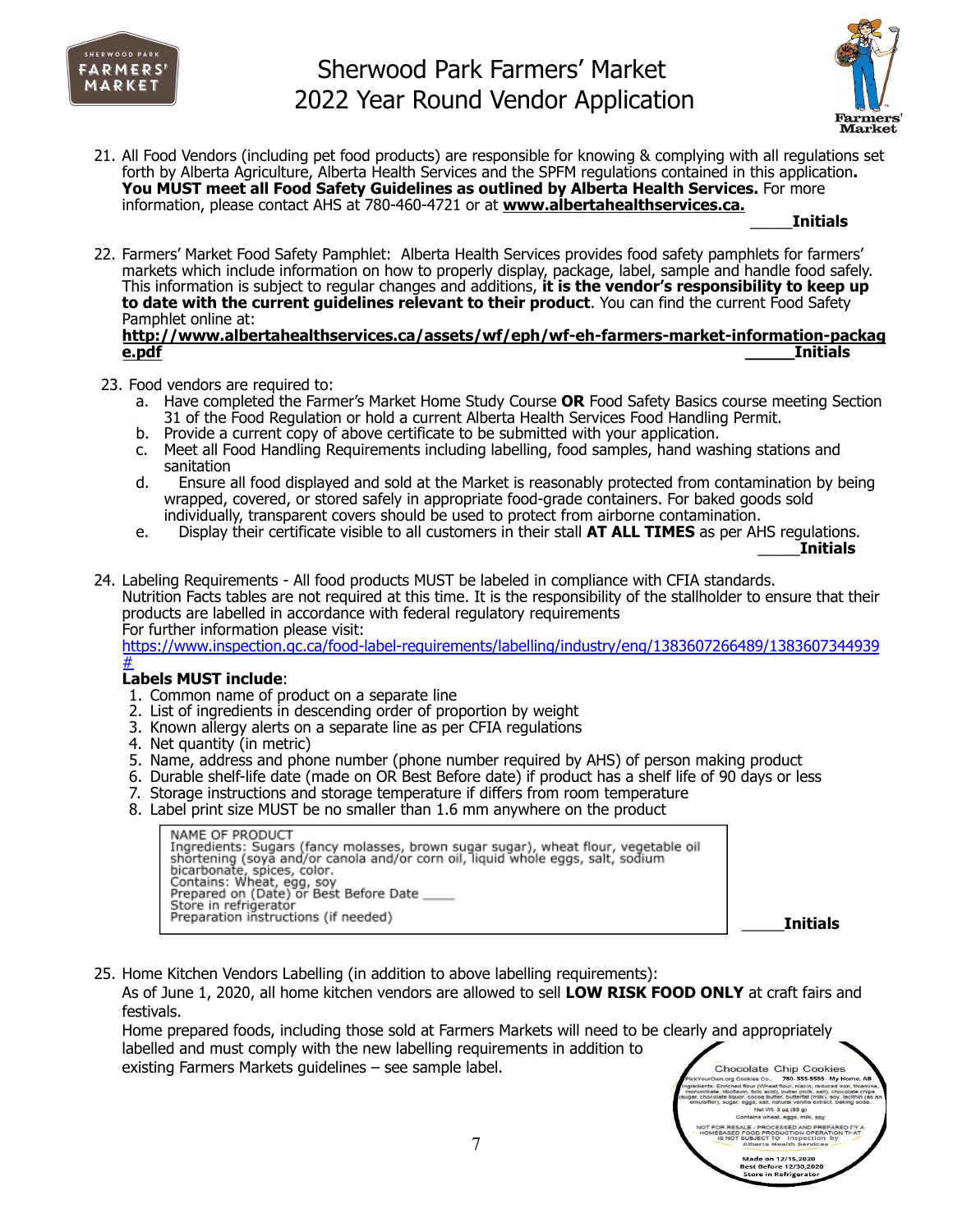



Please refer to the following fact sheet in regards to low risk home prepared food: https://open.alberta.ca/dataset/7981d37f-185e-496f-81ae-a935831635ca/resource/c462be1f-77ab-4409-bcedb29f3e5a37b7/download/health-low-risk-home-prepared-food-fact-sheet.pdf **Home prepared foods MUST be labelled with a statement similar to: "Prepared in a home kitchen that is not subject to inspection – not for resale"** This may be a separate line added to your label or as an extra label. All packages MUST contain this information. Ingredients used in home kitchen prepared foods MUST be obtained from sources that are subject to inspection with the exception of fruits and vegetables and water used to prepare food must be safe to drink.

- \_\_\_\_\_**Initials**
- 26. Perishable Foods: No vendor shall offer for sale perishable foods unless held at a temperature below 4ºC or above 60ºC. Examples of perishable foods include: meats, milk, sauces, spreads, salsa, cheese, perogies, cabbage rolls, poultry, eggs etc. Also included are baked goods such as sausage rolls, ethnic foods with meat, cheesecake and cream, pumpkin or meringue pies. Vendors must have their own thermometers on site at all times. \_\_\_\_\_**Initials**
- 27. All eggs must be refrigerated as per Alberta Health Services regulations and labelled "**UNINSPECTED".** Whole raw shell eggs must be clean and free of cracks. **Example 20 and Security 10 and 10 and 10 and 10 and 10 and 10 and 10 and 10 and 10 and 10 and 10 and 10 and 10 and 10 and 10 and 10 and 10 and 10 and 10 and 10 and 10 and 1**
- 28. All prepared food items must be wrapped, covered or pre-packaged as per AHS regulations and labelled according to CFIA (Canadian Food Inspections Agency) standards. Dairy products such as whipping cream, cream or custard pies are not allowed unless accompanied by appropriate documentation from Alberta Health Services, which must be displayed each week. \_\_\_\_\_**Initials**
- 29. Vendors supplying food samples must meet the AHS Farmers Market guidelines. All samples must be covered and be served by the vendor; uncovered samples will be removed.
	- Vendors assembling bite size food portions on-site must:
		- a. Obtain approval from Alberta Health Services
		- b. Must be served by the vendor to customers
		- c. Use an AHS approved sneeze guard cover to keep customers from contaminating samples
		- d. No open flames/barbeques are allowed to be used for heating up samples
		- e. Food must be held at appropriate temperatures according to AHS regulations
		- f. Have a thermometer available to ensure that foods reach an internal temperature greater than 74°C
		- g. Keep perishable foods below 4°C
		- h. Wash hands prior to handling food
		- i. Replace samples if they are displayed longer than one hour
		- j. Discard leftovers or contaminated samples
		- k. Must supply garbage container in a location easily visible and accessible to customers
		- l. Provide a basin with an adequate supply of water (container with a hands-free spigot)
		- m. Have liquid soap and disposable towels available
		- n. Have a sanitizer (bleach and water solution with 100 PPM concentration and test strips) for cutting boards and utensils
		- o. Refrain from smoking/vaping at food tables \_\_\_\_\_**Initials**
- 
- 30. Home-Canned Foods: No vendor shall offer for sale home-canned foods other than jams, jellies and pickles. Pickled products are those processed with salt, sugar and/or vinegar and include cucumbers, green peppers, beets, carrots, mushrooms, eggs, green tomatoes and onions. Jams and jellies are defined as 65% solids (fruits plus 55% sugar). **\_\_\_\_ Initials**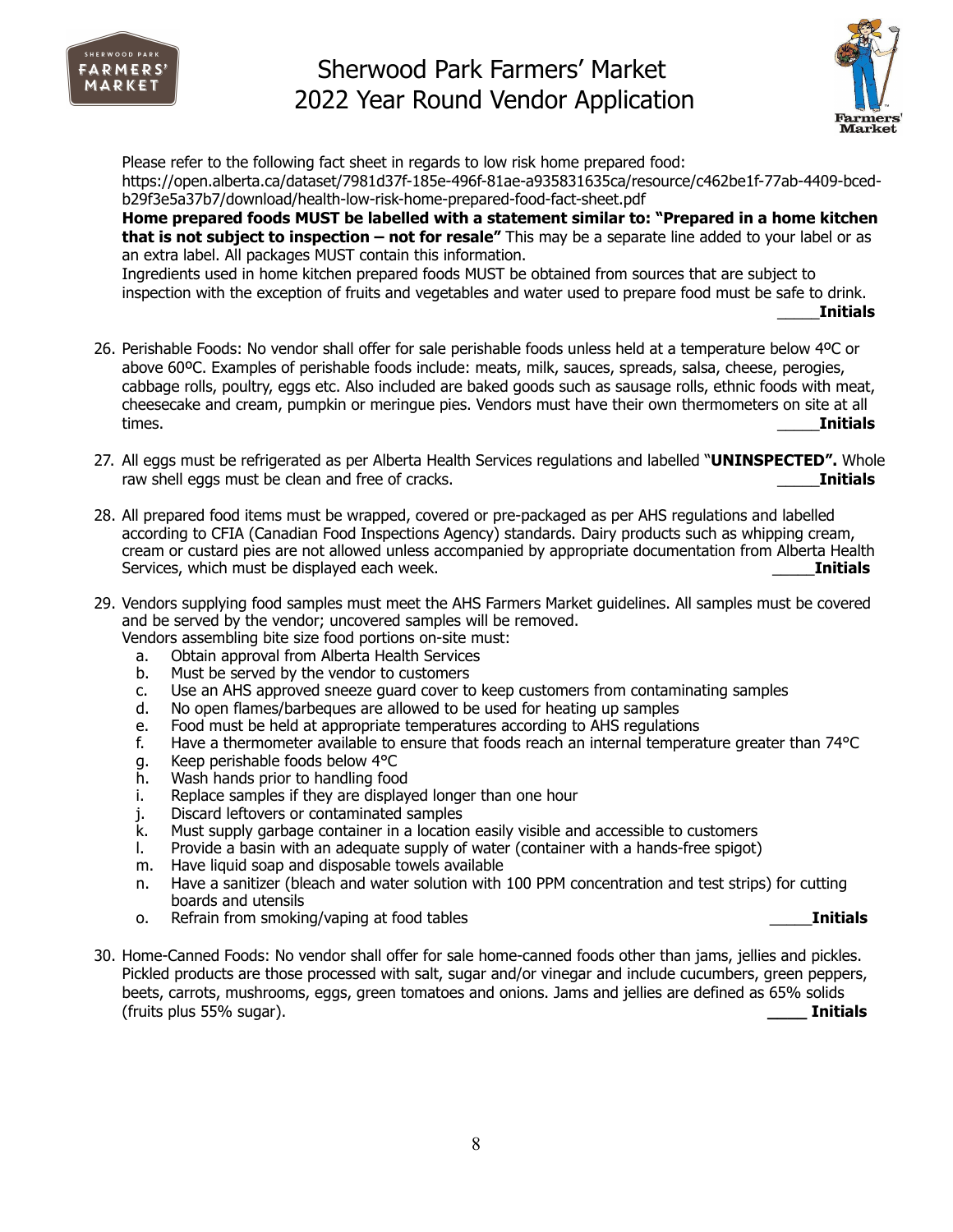



31. B.C. Fruit Vendors: may sell only B.C. Fruit. Fruit from any other province or state is not allowed. B.C. Fruit vendors must have inspection slips available at each market. A release permit for inter-provincial transport of B.C. Fruit must be obtained by vendors transporting their own fruit, and be produced as requested by the Market Manager. Interprovincial trade of fruit requires an inspection certificate and proper labelling.

\_\_\_\_\_**Initials**

- 32. Organic: If your company is considered "Organic" or you are a beekeeper, documentation supporting this must accompany your application. \_\_\_\_\_**Initials**
- 33. **Cosmetic Regulations and the Food and Drugs Act** require that cosmetics sold in Canada be manufactured, prepared, preserved, packed and stored under sanitary conditions. **Cosmetic products are required to have mandatory ingredient labelling as per the Cosmetic Regulations.** The manufacturer and importer must notify Health Canada that it is selling the product and provide a list of the product's ingredients." Section 2 of the Food and Drugs Act define a "cosmetic" as: "Any substance or mixture of substances manufactured, sold or represented for use in cleansing, improving or altering the complexion, skin, hair or teeth, and includes deodorants and perfumes. Any cosmetic businesses, selling soaps, lotions etc. are required to notify Health Canada about any products that they are selling by filling out the Cosmetic Notification Form. \_\_\_\_\_**Initials**
- 34. Vendors who sell textiles (clothing, quilts, blankets, etc.) are required to label products for content (over 5%) and where they were made. **\_\_\_\_ Initials**

### **CODE OF CONDUCT**

- 35. Vendors should be neat and clean in appearance and are expected to behave in an ethical & professional manner at all times. Failure to do so will result in an automatic expulsion and all monies forfeited. Vendors will only use language and communication that is polite, respectful, and conscientious when interacting with anyone at the market. **Example 2018 anyone at the market. Example 2018 anyone at the market.**
- 36. Vendors may appropriately, calmly, and respectively address complaints happening during Market time, concerning the market, its operation, and rules to the Market Manager in person first. Then a follow up with an email may follow which will be forwarded to the Board and Vendor Selection Committee. In addition, if there is an unsatisfactory resolution of the concern(s), please email your concerns and steps undertaken for resolution, to the Sherwood Park Farmers' Market Board Executive. The Market Manager will address Board members at the market, for guidance and advice, where deemed necessary. Issues will be discussed on date and time outlined by board members. **Example 2018** 2019 12:30 and time outlined by board members.
- 37. **Any complaints received** concerning unprofessional conduct, including but not limited to the use of profane language, smoking, vaping, cleanliness of the vendor or vendors' product may be considered grounds for dismissal from the Market. Insubordination, the consumption of alcohol, drugs or fighting during the market will be grounds for immediate dismissal. **Example 20 and 20 and 20 and 20 and 20 and 20 and 20 and 20 and 20 and 20 and 20 and 20 and 20 and 20 and 20 and 20 and 20 and 20 and 20 and 20 and 20 and 20 and 20 and 20 and 20 a**
- 38. Vendors must ensure that **all staff or those working in stalls** are aware of and abide by the Vendor Code of Conduct. It is the responsibility of the stall owner to **ensure that all employees are aware** of the rules and regulations of the market including late and no show fees and arrival and departure times.

\_\_\_\_\_**Initials**

39. Failure to comply with Market Rules & Regulations may result in, and not necessarily in this order: a verbal warning, a final written warning, dismissal and forfeiture of all monies paid. All decisions made by the Sherwood Park Farmers Market Board are final. \_\_\_\_\_**Initials**